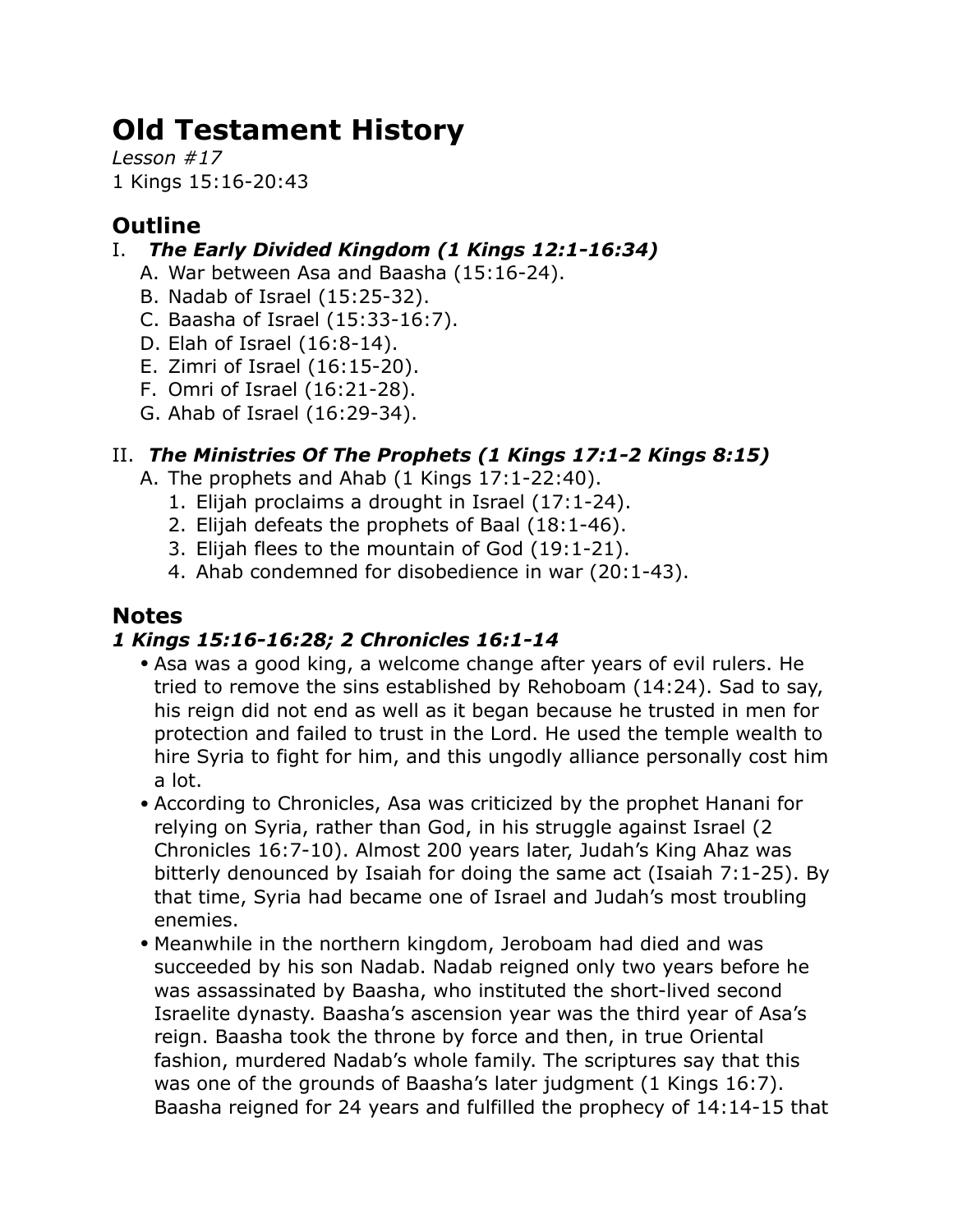all of Jeroboam's seed would be destroyed. Baasha's only claim to the throne lay in his military strength, which Judah would soon experience. Under his reign, the state of chronic warfare between the two countries erupted into open hostility. Baasha formed an alliance with Syria to try and stop the migration of Israelites into the kingdom of Judah, and the growing influence of Asa upon the people.

- Asa had a serious challenge when a huge Egyptian army, led by Zerah, swarmed into Judah. The Egyptians were completely routed. It is the only occasion when the armies of Judah met with success either Egypt or Babylon in the open field. Egypt ceased to be a significant danger for Judah, and 330 years passed before its army marched against Judah.
- Moving swiftly into Judah, Baasha seized Ramah, only four miles north of Jerusalem. Oddly, Asa turned to human devices to deal with the problem. Asa asked Ben-Hadad, the Aramean king, for help. He attacked Baasha's forces in the north, and he had to abandon his attack on Jerusalem. When Asa was attacked by a disease in his feet, he did not seek help from God, but from physicians. Unlike Hezekiah, Asa died without any help from the Lord (cf. Galatians 6:7). During his reign, eight kings sat on the throne in Israel.
- The reign of Elah last only two years. Baasha had set the example of a "military coup," and this is how the kings in Israel were chosen from this point. Zimri led the nation for only one week (16:15), but during that time he wiped out the family of Baasha and fulfilled the prophecy of Jehu (16:1-4). The formula given for the pronouncement of Baasha's death reflects the curse of Deuteronomy 28:26.
- The greatest claim of Omri was that he built Samaria. It was a place of great beauty, adapted both for observation and defense. The Moabite Stone (850 B.C.) mentions Omri, king of Israel. An inscription of Adadnirari III of Assyria (810-782 B.C.) mentions the land of Israel as "Omri." The Black Obelisk of Shalmaneser III (858-824 B.C.) mentions tribute from Jehu, successor to Omri.

#### *1 Kings 16:29-33; 22:41-11; 2 Chronicles 17:1-18:2*

- Omri was succeeded by his son Ahab in the 38th year of the reign of Asa, king of Judah. With the ascension of Ahab a new period begins in the history of Israel, both religiously and politically.
- Omri's son Ahab was married to Jezebel, the daughter of Ethbaal, and this brought Baal worship officially into the kingdom. When the nation was moving into idolatry, God called His prophets forth to preach to the people. Again and again had God sent messengers to announce His judgments without producing virtually any response. More was needed; therefore, the period is marked by an unparalleled frequency of miracles in Old Testament times, mostly intended to prove the futility of idols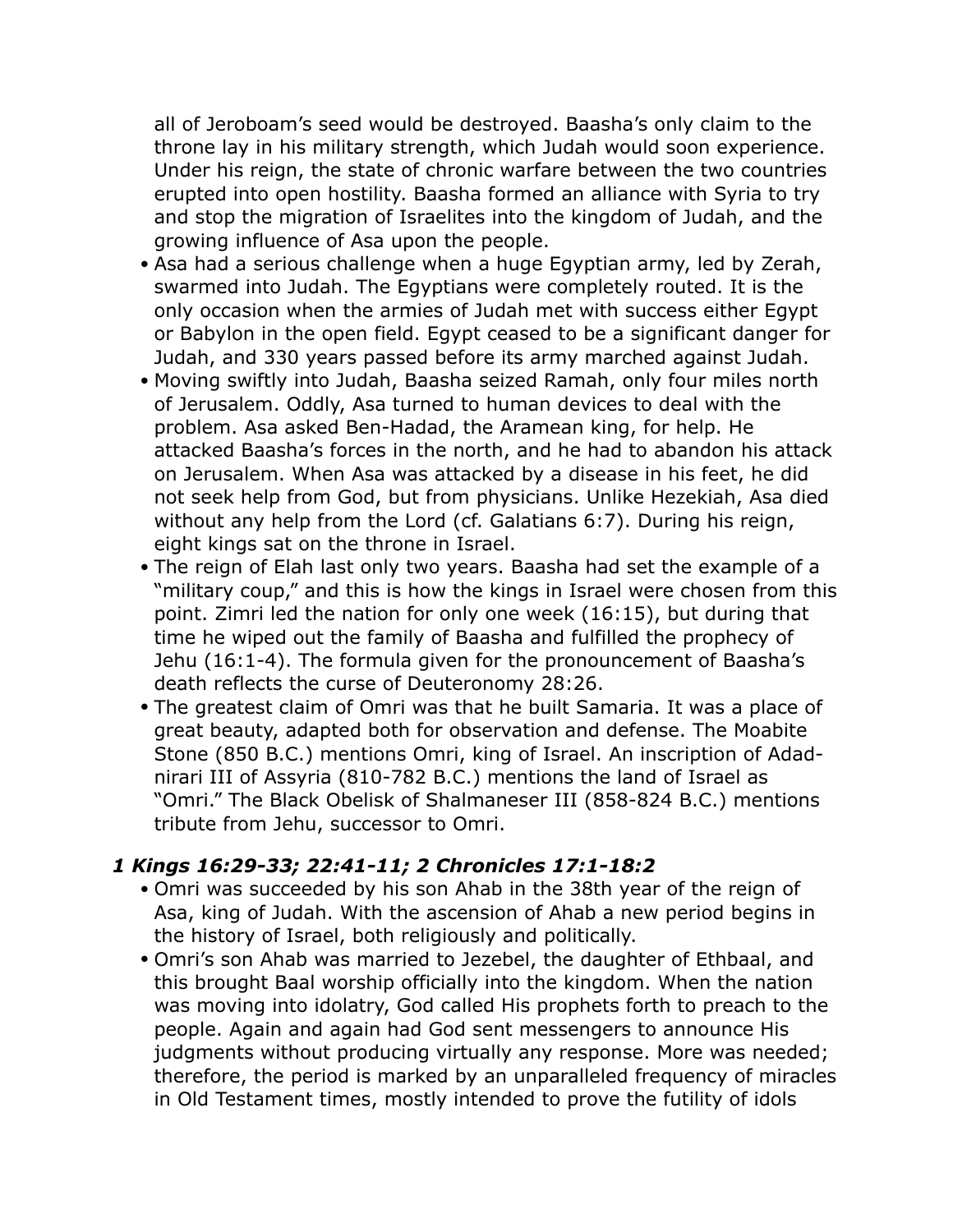when compared to the power of God, the reality of the prophets' mission, and of the authority which the Lord had delegated to His messengers.

- Politically this period was one of great change. Whereas the two kingdoms of Israel and Judah had been in a state of constant warfare, an alliance between them was now formed.
- Josephus records that Ethbaal was originally the high priest of the great temple of Astarte in Tyre. He murdered the king and usurped the throne, which he occupied for 32 years. His daughter Jezebel was a clever, strong, bold, and unscrupulous woman. She was a devotee to the most base and disgusting idolatry that the world has ever known, combining with this the contempt of the rights and feelings of others, and total indifference to the cruel means employed, which characterizes the worst aspects of Eastern despotism.
- The religion of Jezebel essentially became the worship of Israel. Ahab built a temple to Baal in Samaria, in which he erected not only an altar, but an Aserah pole as well (2 Kings 3:2; 10:27). The forced introduction of this new worship led to a systematic persecution of the prophets and the worshipers of God, all due to the power which Jezebel held over her husband.
- Left to himself, Ahab might have yielded to better influences (cf. 1 Kings 18:39-46; 20:13; 21:27-29). Ahab was a strange, though not uncommon, mixture of good and evil, ending up finally not in a decision for God and what was right and true, but in a decision for evil to his own destruction and that of his nation. He possessed qualities that, if directed by the fear of God, might have made him a great king (cf. 1 Kings 20:11, 32; 22:39; 2 Chronicles 18:2).
- While these influences were at work in Israel, Jehoshaphat, encouraged by the blessing which rested on his kingdom, vigorously resumed the work of religious reformation in Judah (2 Chronicles 17:6-9). In the third year of his reign, he sent five of his princes, accompanied by Levites and priests, throughout the towns of Judah to teach the people the law.
- Jehoshaphat's reign was prosperous. Some of the Philistine chiefs paid homage to him. The Arab tribes, whom Asa had subdued during his pursuit of Zerah, the Ethiopian, also paid tribute. New fortresses for the defense of the country were built, "store-cities" were constructed, and various towns were provisioned. A large army was also prepared.
- During all of these signs of prosperity, Jehoshaphat created an alliance with Ahab (2 Chronicles 18:1). Ahab really needed the help from Judah to hold off Syria, but the motives of Jehoshaphat are not so clear. He certainly would not want the power of Syria along his northern border,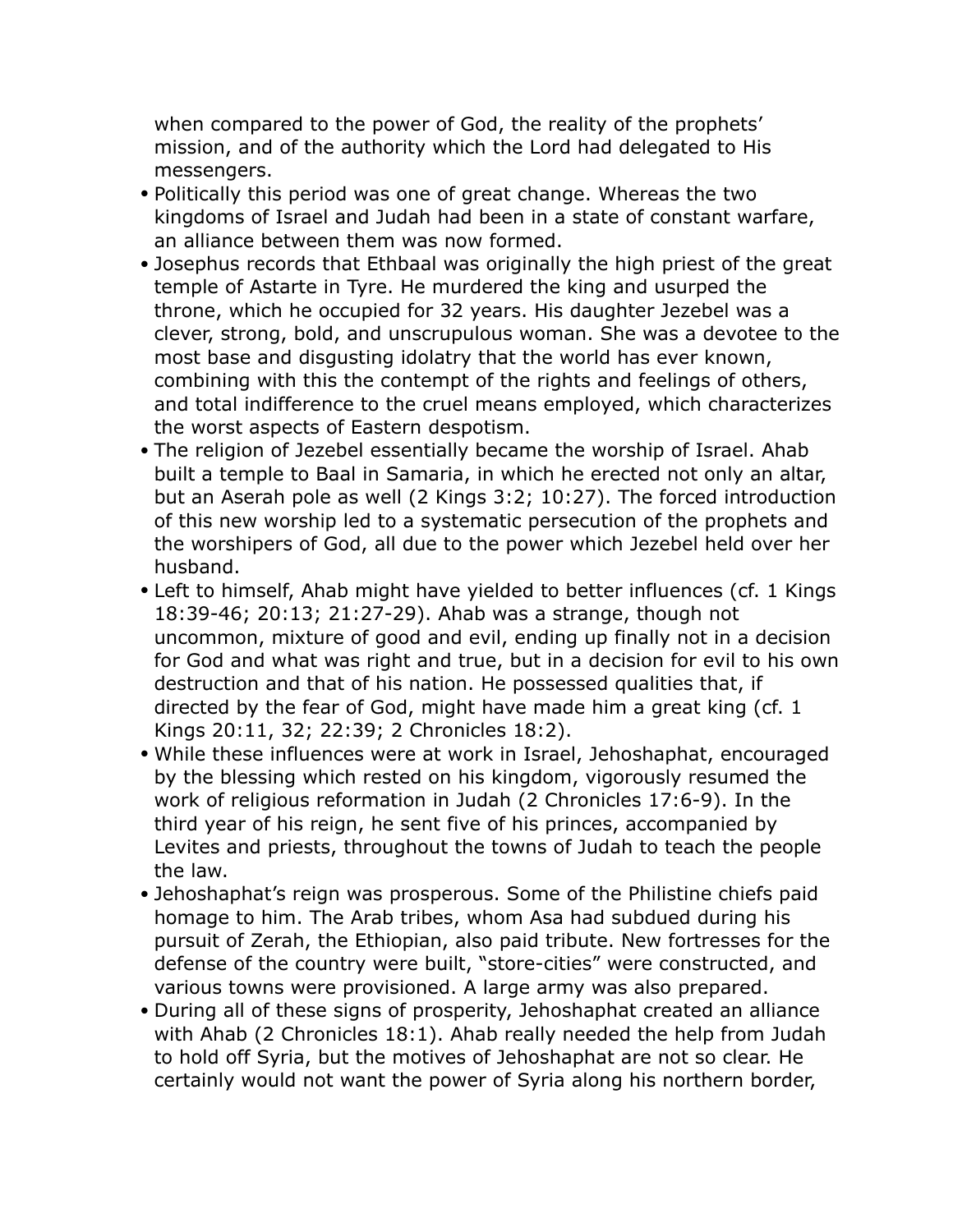but perhaps he wanted to see the breach between Israel and Judah healed.

• In the eighth year of Jehoshaphat's reign, Jehoram, the son of Jehoshaphat, married Athaliah, the daughter of Ahab and Jezebel (2 Chronicles 21:6). Sadly, Jehoshaphat lived to see some of the bitter fruits of the unwise alliance in which he had entered. The worse came after the death of Jehoshaphat when Jehoram introduced the idolatry of his wife in Judah, and brought shame upon his people. The son of Athaliah reigned after Jehoram and died by the command of Jehu. Lastly came the terrible tragedy of the murder of the royal princes by Athaliah, then her reign and death.

#### *1 Kings 16:34-17:34*

- A grander figure never appeared in Old Testament times than Elijah. As Israel's apostasy had reached its highest point in the time of Ahab, so too did the antagonism to it in the person and mission of Elijah. On one side there was Ahab, Jezebel, Baal, and Israel -- on the other hand stood God and Elijah. It was a question of reality and power, and Elijah was to be the embodiment of divine power, the minister of God. The contest between them could not be decided by words, but by deeds.
- There were time when he was absolutely fearless in his zeal for God, and yet he had his hours of weakness and loneliness, as when he fled before Ahab and Jezebel, and would have loved to have died in the wilderness. His was a life full of contrasts -- fierce light and deep shadows -- not a happy, joyous, prosperous life; not one even sprinkled with peace or gladness, but completely devoted to God: a bush burning on the mount, but not consumed.
- His first appearance would be emblematic of all that was to follow. He unexpectedly appeared before before Ahab in Samaria. He was like a torch that blazed up in the still darkness of the night. His dress showed poverty and renunciation of the world -- a huge contrast between the Baal-debauched Samaritans and Elijah. His message was abrupt. Apparently the drought had begun six months before Elijah appeared to announce that the drought would last another three years (Deuteronomy 11:13-17; 2 Chronicles 7:12-15).
- Elijah's first stay was at the Wady Cherith -- probably east of the Jordan. Over the course of time, the brook dried up. He was commanded to go to Zarephath ("Sarepta," Luke 4:26). God had an even more strange provision for him arranged than the ravens: a poor, famished Gentile widow. Elijah had to learn compassion in her house before he was sent to preach to his own people. This had been a happy, quiet, resting time for him -- perhaps the only quiet, happy time in his life. The dry brook was Elijah's test; the dead boy was the widow's test.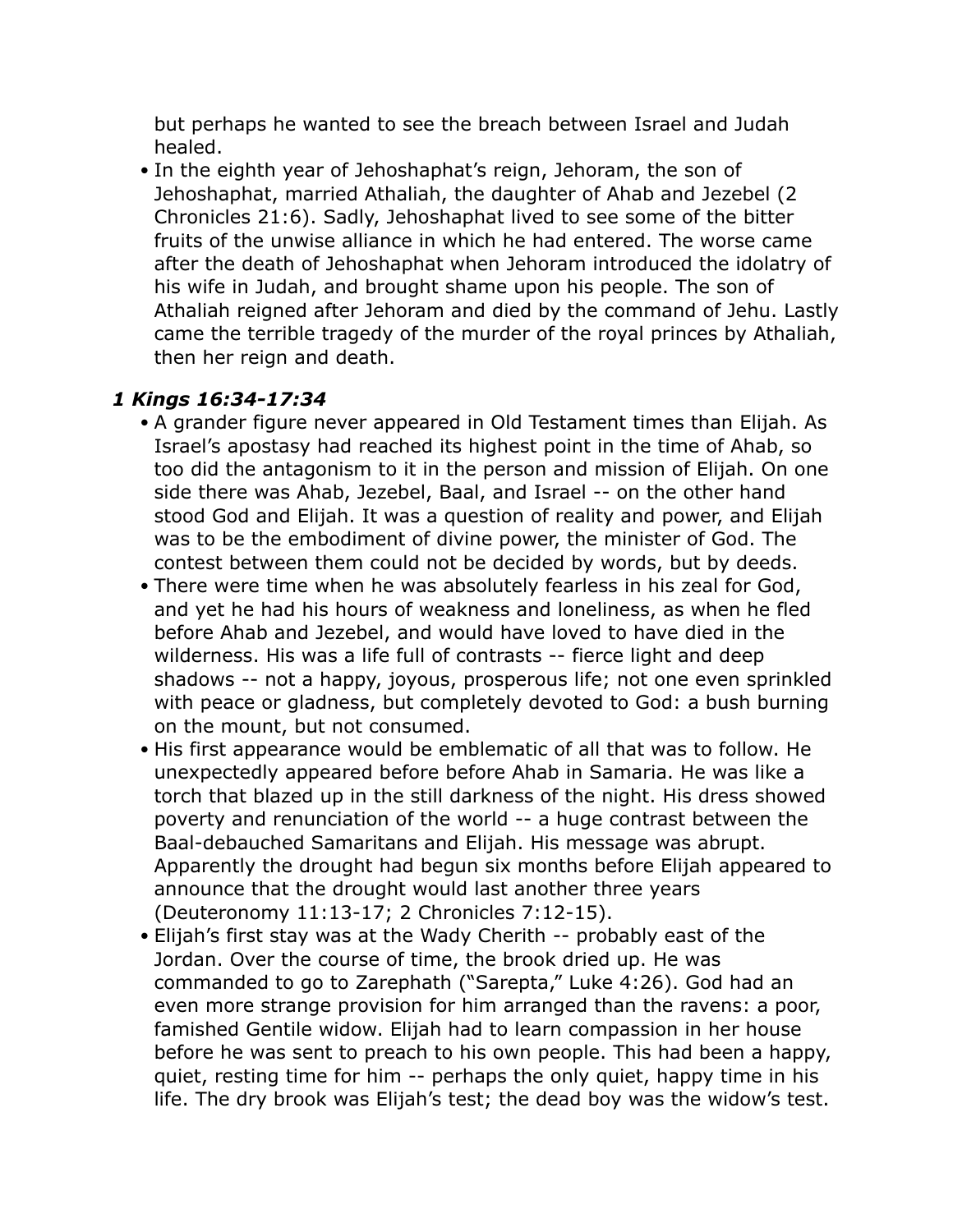- She willingly gave him her last morsel of bread, casting her faith in the prophet of God. Because of her simple, childlike trustfulness in the God of Israel, she climbs to greater heights in her faith. Elijah had spread the wings of the God of Israel's promise, and this poor, Gentile woman had sought shelter under them.
- A greater trial of faith still awaited her. In the case of Elijah, this was not a time for teaching by words, but by deeds. The boy was the first recorded instance of resurrection in the Bible and it positively demonstrated God's love for people beyond the boundaries of Israel (cf. Romans 3:29).
- The widow makes a confession which proved the object and necessity of miracles. The widow learned that mercy, not judgment, and love, not punishment, were the highest objectives of God's dealings with people.
- Archaeologists have uncovered significant building remains at important sites in Israel that date to the reign of Ahab, making him the greatest builder in Israel since Solomon. Among these are Ahab's palace at Samaria, fortifications at Megiddo, Hazor, and a religious complex at Dan.

#### *1 Kings 18:1-46*

- The effects of the drought must have been absolutely devastating, but we read of no trace of repentance in the king or the people, only the silence of misery. As the misery had become more pressing, Ahab searched Israel and the neighboring countries for Elijah, while Jezebel inflicted her revenge on the prophets of God. Obadiah was in a difficult position. He was trying to serve Ahab publicly and trying to serve God secretly.
- With no repentance among the people, they knew that a great, decisive battle between God and Baal would soon take place. That day Carmel witnessed one of the grandest scenes in the history of Israel. The scenes on Mt. Sinai, Mt. Carmel, and Mt. Hermon are the most significant events ever to occur on mountaintops.
- The very presence of these prophets of Baal and Asherah demonstrated that the people really could not decide who they would serve: God or Baal. Two divided opinions were now to be brought to the test of truth. The two parties must now measure their strength. Israel will have to see and decide for themselves. It was necessary for the futility of Baal worship to be exhibited in the fullest manner. Baal was the "rain god," but he could neither send fire nor bring rain!
- As one reads through the account of what occurred on Mt. Carmel, it almost is beyond description. The prophets enter into a frenzied, ecstatic state, and the people are not far behind. When they did not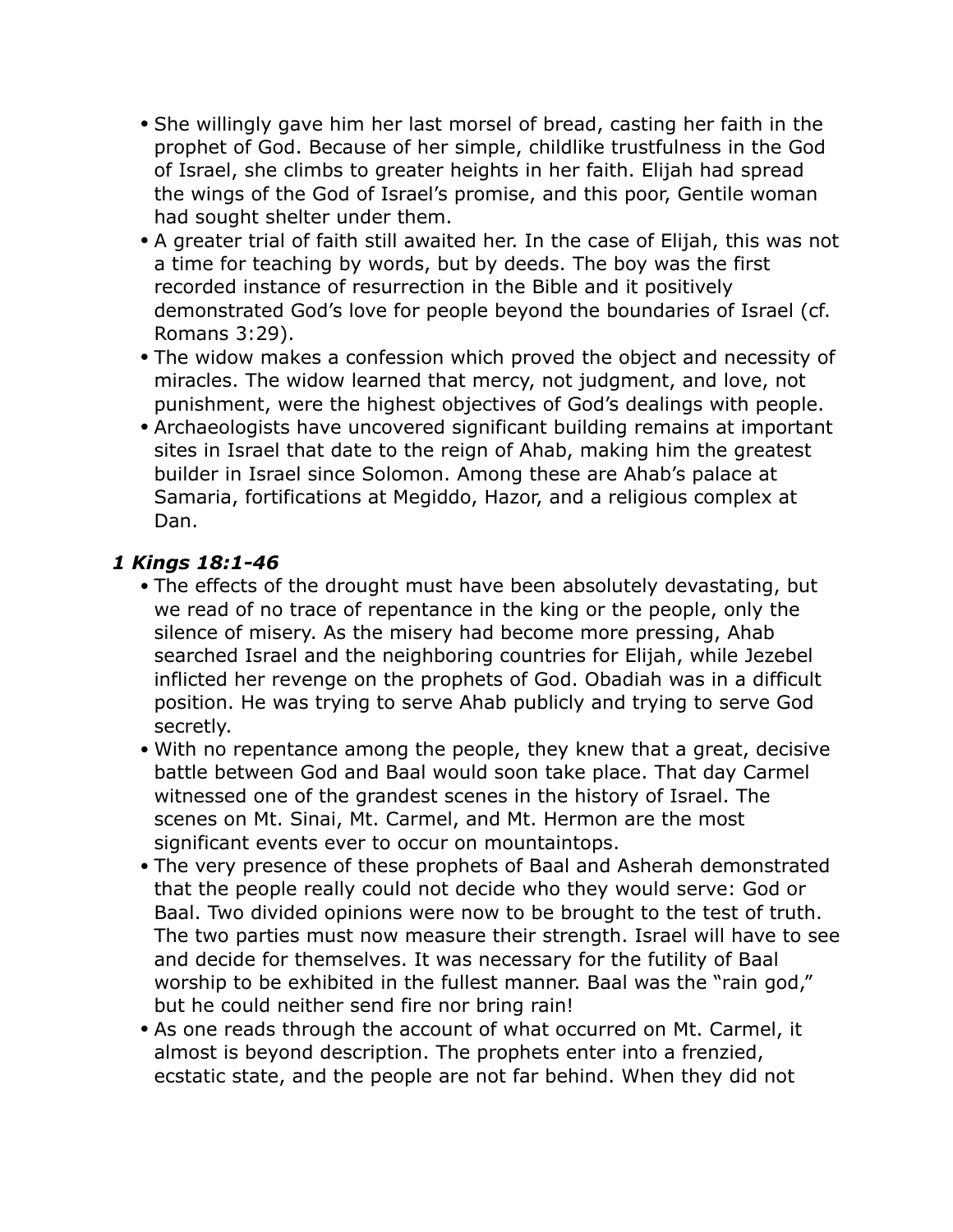have any success, Elijah taunted them, exclaiming that the fault might lie within them.

- When it was his turn, he gathered the people around him, reminiscent of a happier time when Israel was undivided in their allegiance, and he rebuilt the altar of God using twelve stones reminiscent of the twelve tribes of Israel. Elijah makes it twice as difficult by dousing the altar and sacrifice with water. In all of this Elijah was only the servant of God. God had to show Himself as the living and true God, the God of Abraham, Isaac, and Jacob.
- After the fire devoured the altar and sacrifice, once more Israel was converted to God, and now a stern judgment must be executed on the idolaters (Deuteronomy 13:13; 17:2). The victory that day must be complete; the renunciation of Baal worship beyond recall. Not one of the priests of Baal and Asherah must escape.
- When God blesses, He blesses abundantly. Ahab had to leave quickly or he would be hopelessly bogged down in the mud. Elijah outran Ahab to Jezreel. At this point, the two parted, and Ahab must now decide for himself who he would serve.

#### *1 Kings 19:1-21*

- Jezebel's reaction to the news of what happened on Mt. Carmel was predictable. She gave Elijah 24 hours to leave Jezreel or be killed. Elijah ran for his life. James 5:17 reminds us that Elijah was "a man of like passions," so he was subject to the same trials and failures as any Christian. The main cause of Elijah's failure was spiritual: he saw Jezebel and failed to see the Lord; he listened to Jezebel's threats and forgot to wait for God's promises.
- Elijah fled to Judah, forgetting that Ahab's daughter was reigning there with Jehoram (2 Kings 8:16-18). He traveled more than 80 miles into greater danger. Elijah was extremely despondent, wanting to be relieved of his work and suffering, terrified that he alone was left to fight what seemed to be the unstoppable pair of Ahab and Jezebel.
- When God asked him the question in vs. 9, Elijah stated that he had been zealous for the Lord, appealing perhaps for vengeance upon his enemies. When he came out of the cave, God revealed Himself in a still, small voice to show Elijah once and for all that He was not only more powerful than Baal, but, more importantly, in His essence He was a Being completely different than the deity worshiped in Mt. Carmel (cf. Habakkuk 2:20).
- The storm was about to burst upon an unrepentant people. Hazael was to be anointed king of Syria, and foreign wars, more desolating than any that had come before, would sweep over Israel. The earthquake would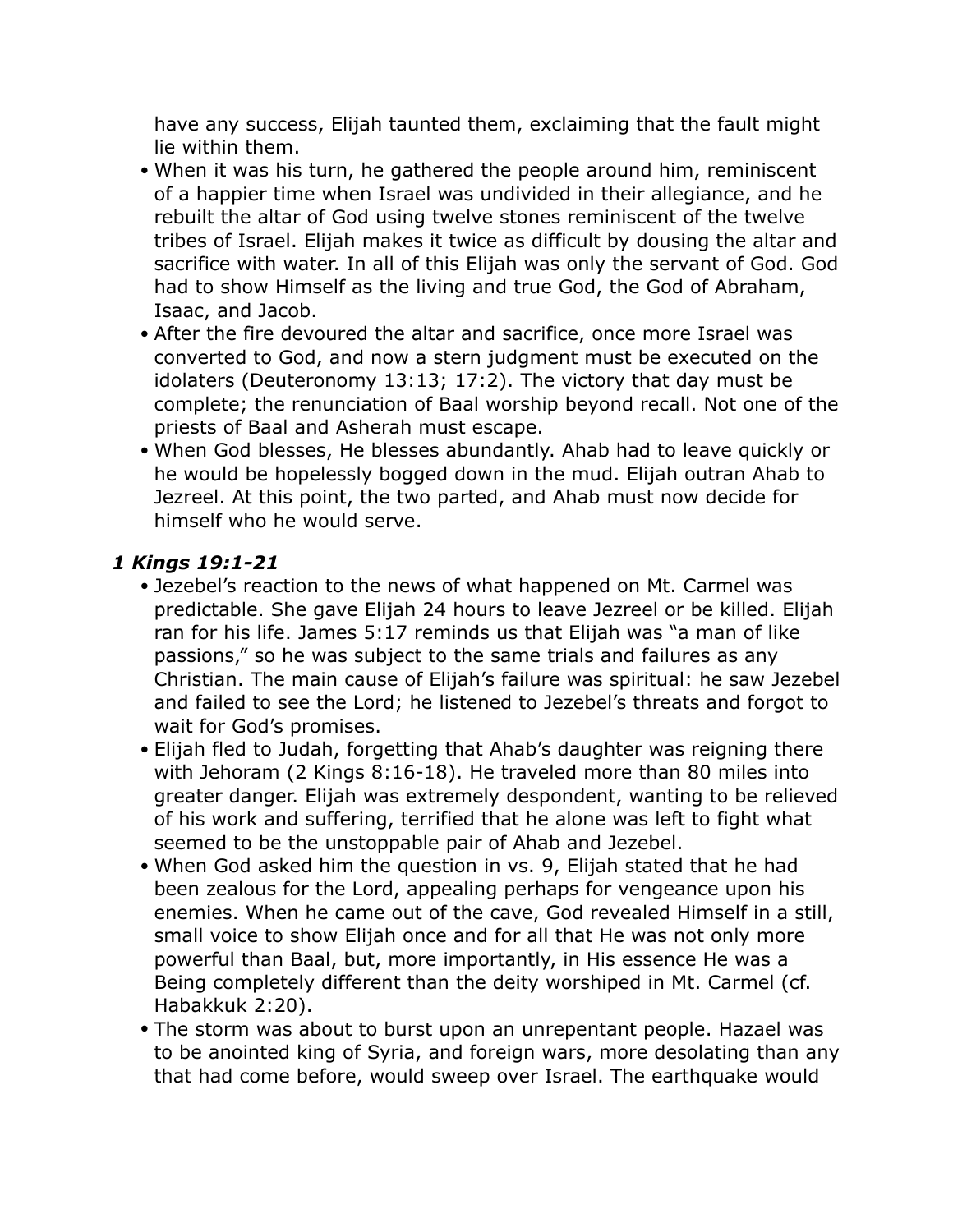shake the house of Ahab to its foundations, and Jehu would be appointed as a deliverer of vengeance.

- It was a wonderful assurance to Elijah that God still had 7,000 in Israel who had not bowed the knee to Baal. Furthermore, for the rest of his ministry, he would have a man of "like precious faith" to make the burden of dealing with Ahab and Jezebel easier to bear.
- Elisha went back briefly to his family and then returned to kill the oxen. This left Elisha completely unswayed by Elijah, rationally making his own choice. The number of oxen with which he was plowing suggests that he came from a wealthy family. The fact that Elisha killed the oxen and used the tools for his firewood indicates how definitively he was breaking with the past. He was "burning his bridges behind him" in this "farewell feast."

#### *1 Kings 20:1-43*

- The spectacle of what had happened on Mt. Carmel must have made a deep impression upon Ahab. He must have known that God was the only true God, but he was too weak to resist Jezebel. The Lord stepped in to save the king and his people, not because Ahab deserved it, but because God was against Syria and the time of her judgment had arrived. Ahab was not a man of faith but was clutching to the last hope offered him.
- It was the policy of Syria to isolate and weaken Israel. Ben-Hadad broke his agreement with Baasha and joined with Asa against Israel. While Ben-Hadad and his men reinforced their courage by drinking, Ahab received an unknown prophet of God who advised the king that if he would call on the select officers of his commanders to lead the attack, God would give him the victory.
- After Ahab's victory, the prophet returned to warn the king to strengthen his defenses, for Ben-Hadad would certainly return next year. The Syrians had a well-conceived plan, but it was fatally flawed. They attacked on the supposition that the God of Israel was like one of the heathen deities. Ben-Hadad's advisors were telling him that since Israel's gods were mountain gods, Israel could be defeated in the plains. This was probably because the Israelites raised altars on the high places. Ben-Hadad only needed to replace the defeated officers with new commanders, raise another army, and choose a battle site in the plains. They were badly disappointed and they suffered a crushing defeat.
- Thinking that there was little way of escape, Ben-Hadad's advisors counseled him to throw himself upon the mercy of Israel's king. What Satan could not accomplish with force, he accomplished with guile; for he led Ahab into a wicked compromise with the enemy. The two kings